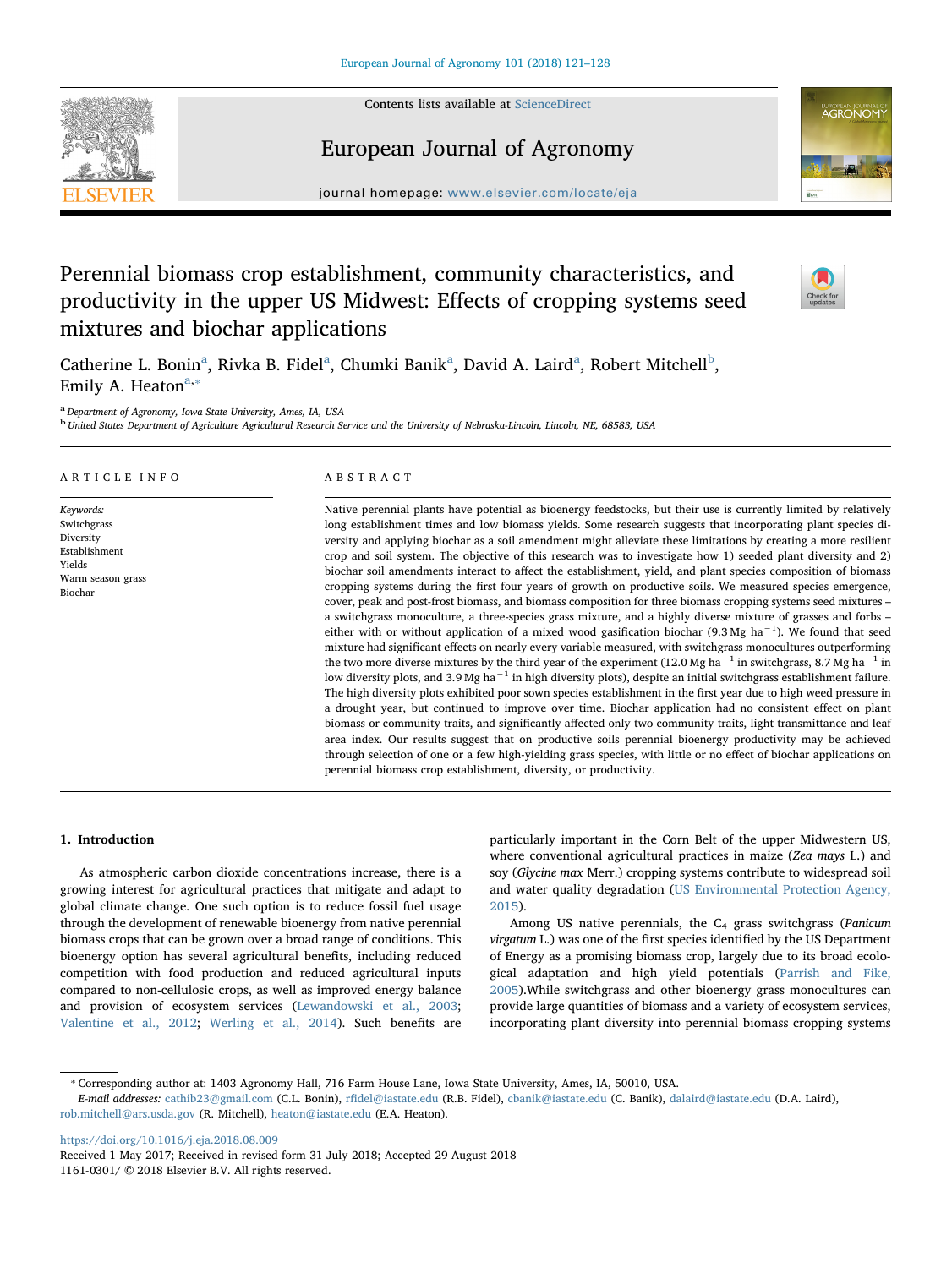can further improve ecosystem services such as the provisioning of forage and fuel, wildlife habitat, and ecosystem stability ([Tilman et al.,](#page-7-3) [2006;](#page-7-3) [Isbell et al., 2015;](#page-6-2) [Zilverberg et al., 2016](#page-7-4)). One major challenge to using native perennials is their slow establishment, as it may take up to three years for a stand to fully mature [\(McLaughlin and Kszos, 2005](#page-6-3)). During this time, perennial fields may be at increased risk for soil erosion and invasion by undesirable weedy species, both of which can deleteriously affect biomass productivity and other ecosystem services. Increasing seeded plant diversity may help alleviate weed pressure and reduce erosion during the establishment period through rapid ground cover by desirable species [\(Tilman, 1997](#page-7-5); [Fargione and Tilman, 2005](#page-6-4); [Bonin et al., 2014](#page-6-5)). Others point out that higher plant diversity may reduce ethanol yields [\(Adler et al., 2009\)](#page-6-6), that plant diversity may decline over time and yields remain unstable [\(Von Cossel and](#page-7-6) [Lewandowski, 2016](#page-7-6)), and that ecosystem benefits observed in smallplot diversity experiments may not hold true in large-scale biomass crop plantations [\(Dickson and Gross, 2015](#page-6-7)). One potential solution to address these concerns is establishment of a moderately diverse mixture of high-yielding plant species that balances the benefits and challenges of both monocultures and highly diverse plant mixtures ([DeHaan et al.,](#page-6-8) [2010;](#page-6-8) [Bonin and Tracy, 2012](#page-6-9)).

A second option for mitigating greenhouse gases may be biochar production and application to soil ([Lehmann, 2007](#page-6-10); [Laird, 2008\)](#page-6-11). Biochar, a carbon-rich product of biomass pyrolysis, can be used as a soil amendment for multiple purposes such as long-term carbon storage, to improve soil quality, and to increase crop productivity [\(Ippolito et al.,](#page-6-12) [2012;](#page-6-12) [Laird, 2008\)](#page-6-11). Plant productivity responses to biochar may be affected by a variety of factors, including biochar characteristics, biochar feedstocks, application rate, crop type, and soil properties (Jeff[ery](#page-6-13) [et al., 2011](#page-6-13); [Biederman and Harpole, 2013](#page-6-14)). Much biochar research has focused on traditional annual crops such as maize and wheat (Triticum aestivum), and less is known about how biochar amendments may affect perennial biomass cropping systems. Research on the effects of biochar on perennials has often generated equivocal and/or inconsistent results. For example, some experiments report that biochar has positive effects on switchgrass yield [\(Edmunds, 2012](#page-6-15)), and that it may improve the height and biomass of big bluestem (Andropogon gerardii Vitman), but not the legume sericea lespedeza [Lespedeza cuneata (Dum. Cours.) G. Don] [\(Adams et al., 2013](#page-6-16)). In contrast, another experiment demonstrated that legume biomass, but not overall community productivity, increased following biochar application in a restored grassland [\(van de](#page-7-7) [Voorde et al., 2014\)](#page-7-7). Another study suggests that biochar application could increase plant species richness, but in order to observe increases in biomass, the application rate had to be relatively high (56.8 Mg ha<sup>-1</sup>, [Biederman et al., 2017\)](#page-6-17). Meta-analyses suggest that biochar has, on average, a positive effect on cropping system productivity; however, when separated out, studies investigating perennial crops have shown no increase or even a decrease in yield with biochar application (Jeff[ery](#page-6-13) [et al., 2011](#page-6-13); [Biederman and Harpole, 2013\)](#page-6-14).

No prior publications have investigated interactions between biochar amendments and perennial biomass cropping systems seeded diversity, presenting a gap in knowledge on how these two management choices may impact the viability of bioenergy cropping systems. Here we ask whether 1) biochar soil amendments will influence native perennial crop establishment and plant growth, 2) if planting more diverse perennial cropping systems (switchgrass monoculture vs. low-diversity mixture vs. high-diversity mixture) will result in greater aboveground productivity, and finally, 3) if biochar applications will act synergistically with seeded species diversity to further boost productivity.

#### 2. Materials and methods

#### 2.1. Study site and experimental design

The experiment was established at Armstrong Memorial Research and Demonstration Farm, located near Lewis, IA (41.311250,

<span id="page-1-0"></span>Table 1

Average physical and chemical properties of the soils prior to biochar application at Armstrong Farm in IA, USA.

| Properties                                          | $0-15$ cm | $15 - 30$ cm | $0-30$ cm |
|-----------------------------------------------------|-----------|--------------|-----------|
| Bulk density (g $cm^{-3}$ )                         | 1.22      | 1.21         | 1.21      |
| pH                                                  | 6.43      | 6.05         | 6.24      |
| Electrical conductivity( $\mu$ S cm <sup>-1</sup> ) | 128.45    | 85.07        | 106.76    |
| N(%)                                                | 0.20      | 0.12         | 0.16      |
| C(%)                                                | 1.95      | 1.32         | 1.63      |
| C: N                                                | 9.88      | 11.11        | 10.50     |

−95.179493) on land that had previously been planted in a maize-soy rotation. Experimental plots ranged from flat to slightly sloping, and were comprised primarily of loess-derived silt loams and silty clay loams. The soil types within the experiment included Marshall (Finesilty, mixed, superactive, mesic Typic Hapludolls), Exira (Fine-silty, mixed, superactive, mesic Typic Hapludolls), Clarinda (Fine, smectitic, mesic Vertic Argiaquolls), and Ackmore-Colo-Judson complex (complex of Fine-silty, mixed, superactive, mesic Cumulic Endoaquolls, Cumulic Hapludolls, and Mollic Fluvaquents) ([Soil Survey Sta](#page-7-8)ff, 2014). These soils contained predominantly silt, as well as  $4-160$  g kg<sup>-1</sup> clay and 40–390 g kg<sup> $-1$ </sup> sand; other soil properties are described in [Table 1.](#page-1-0)

A split-plot design was used with the whole plots (0.330 ha in size) receiving seed mixture treatments and the subplots (0.165 ha) receiving biochar treatments. The whole-plot cropping system treatments were: (1) a switchgrass monoculture (SG) established under a maize companion crop (following [Hintz et al., 1998](#page-6-18)), (2) a low-diversity (LD) polyculture of high-yielding native grass species, and (3) a high-diversity (HD) polyculture of prairie grasses and forbs. These three cropping systems were designed to be managed differently based on sown species diversity, similar to [Tilman et al. \(2006\);](#page-7-3) in this case, the two lower diversity treatments received higher fertilizer inputs than the high diversity treatment. There were four replications of each cropping system. The split-plot treatment, biochar, was randomly applied to one half of each whole plot in late October of 2011 at a rate of 9.3 Mg ha<sup> $-1$ </sup> (dry weight equivalent) and immediately incorporated to a depth of 15 cm by chisel plow tillage followed by disking. The biochar was generated from the gasification of mixed wood (primarily Quercus, Ulmus and Carya spp. woodchips with particle sizes 0.1–2000 mm) at ∼600 °C (ICM, Inc., Colwich, KS, USA). Detailed information concerning this biochar, including chemical properties, can be found in [Fidel et al., 2017a;](#page-6-19) and [Fidel et al., 2017b](#page-6-20). Previous chemical and thermogravimetric analyses showed that the biochar was alkaline (pH 8.8), and contained 29% ash, 16% volatile matter, and 55% fixed carbon, 63% total C, 2.7% total H, 0.6% total N, 0.06% total P and 0.86% total K on a dry weight basis ([Fidel et al., 2017b\)](#page-6-20).

The switchgrass cultivar used for the monoculture was 'Liberty,' a recently released biomass-type cultivar adapted to the US Midwest and Great Plains that was developed at the USDA-ARS in Lincoln, Nebraska ([Vogel et al., 2014\)](#page-7-9). The LD mixture was a 45:45:10 mixture of big bluestem ('Bonanza' and 'Goldmine'), indiangrass (Sorghastrum nutans L., 'Scout' and 'Warrior'), and sideoats grama (Bouteloua curtipendula (Michx.) Torr. 'Butte'), respectively. The HD mixture was comprised of 44 species of native perennial grasses, sedges, forbs, and legumes that would be typically seeded in a prairie restoration (See SI Table). Seeds for the LD and HD mixtures were obtained from Diversity Farms (Dedham, IA, USA).

Switchgrass seeds were no-till drilled into cultivated soil in May 2012 using a Great Plains Drill 1006 NT drill (Great Plains Manufacturing, Salina, KS, USA) in 19-cm width rows at a rate of ∼323 pure live seed (PLS)  $m^{-2}$ , which equated to 6.7 kg ha<sup>-1</sup>, between rows of a maize companion crop. The same seeding rate was used for the LD and HD cropping systems and equated to  $15.1 \text{ kg}$  ha<sup>-1</sup>. These mixes were broadcast and then cultipacked using a Vicon seeder (Kverneland Group, Klepp Stasjon, Norway) and a Brillion cultipacker (Landoll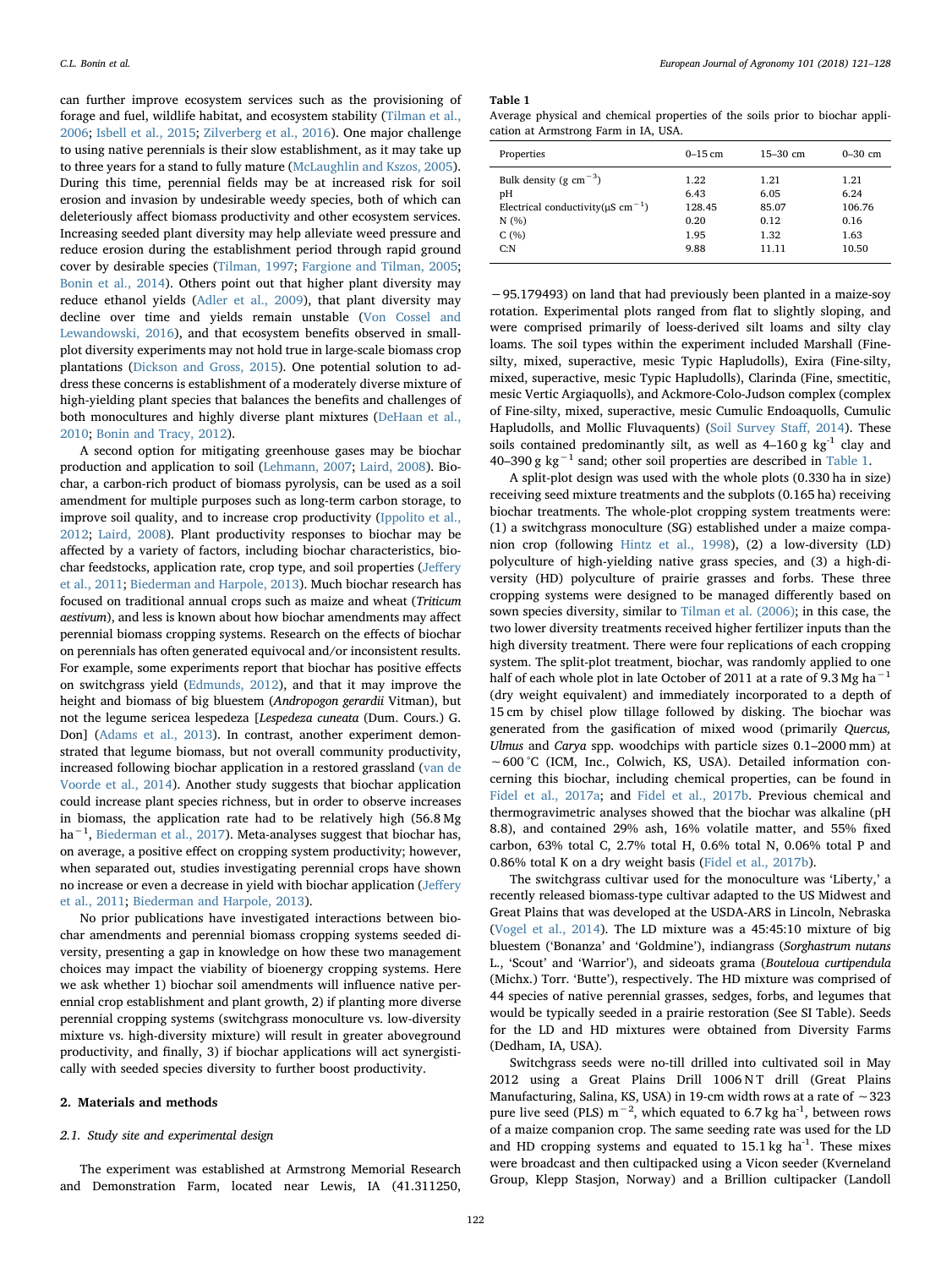Corp., Marysville, KS, USA). The maize companion crop was seeded into SG plots on the same day at a planting density of  $64,000$  seeds ha<sup>-1</sup> with 76-cm width rows. Due to poor stand establishment in 2012, SG plots were directly reseeded into the original SG plots with a no-till drill on 1 May 2013 at a seeding rate of 8.6 kg ha $^{-1}$ , this time without a maize companion crop. Reseeded SG plots were prepared with quinclorac (Paramount®, BASF, Research Triangle Park, NC, USA) applied at a rate of 0.6 l ha-1 and glyphosate (Roundup®, Monsanto, St. Louis, MO, USA) applied at a rate of  $2.31$  ha<sup>-1</sup>.

Nitrogen in the form of urea was surface applied at a rate of 56 kg N  $ha^{-1}$  to all perennial plots in 2014, and to only SG and LD plots in 2015. Thus, the HD plots received less overall N, with the goal of managing these plots as low input systems in a manner similar to that suggested by [Tilman et al. \(2006\)](#page-7-3). Weed control was accomplished by mowing vegetation to a height of 20 cm 2–3 times over the summers of 2012 and 2013. The HD plots were also mowed once in August 2014 to reduce continued heavy weed pressure. In addition to plot-wide weed control, large thistle patches, composed primarily of Canada thistle (Cirsium arvense (L.) Scop.), within a few plots were controlled by spot mowing or hand-spraying aminopyralid (Milestone®, Dow AgroSciences, Indianapolis, IN, USA). In 2015, 2,4-D (2,4-dichlorophenoxyacetic acid) was applied to the grass-only treatment plots (SG and LD plots), while the HD plots were mowed once in early summer.

#### 2.2. Plant measurements

Plant frequency of occurrence was measured using the frequency grid method ([Vogel and Masters, 2001](#page-7-10)). The presence of any vegetation was noted within each 15-cm x 15-cm cell of a 25-cell grid. Grids were flipped four times to generate a count of 100 cells, and repeated twice in each subplot. Plant establishment was measured using the grid count in October 2012, but no attempt was made to identify plant species. In 2013, 2014, and 2015, frequency grids were used to estimate plant emergence during May, and the numbers of cells containing grasses and forbs were recorded separately.

Plant species composition and relative cover were visually estimated in June from 2013 to 2015, and in October in 2013 (as a proxy for end-of-season biomass). Relative cover data were collected using two sets of four randomly placed  $0.25 \text{ m}^2$  quadrats within each subplot for all June sampling dates. Data within each set of four subsamples were compiled, resulting in two subsamples of relative cover for each subplot. The one exception was in October 2013, when only one set of four quadrats was collected, resulting in a single sample per subplot.

Stand heights were measured on 18 June 2013, 15 July 2014, and 13 July 2015 by measuring the canopy height at eight random locations within each subplot. Photosynthetically active light transmittance (i.e., the percentage that reaches the soil surface) and leaf area index (LAI) were estimated on 2 July 2013, 15 July 2014 and 13 July 2015 with an AccuPAR LP-80 Ceptometer (Decagon Devices, Pullman, WA, USA) by placing the sensor on the ground parallel with the soil and averaging five measurements across a 1-m space concurrently with a sensor located above the canopy. Four sets of measurements were taken within each subplot.

In 2014 and 2015, peak biomass was measured in August and postfrost biomass was collected in November and December. No post-frost biomass was collected in 2014 from the HD plots, due to a late August mowing for weed control. In each subplot, all biomass within two 0.25 m<sup>2</sup> quadrats was hand-harvested at a cutting height of 10 cm and sorted to sown grasses, sown forbs (HD plots only), and unsown weedy plants. Biomass was dried at 60 °C for a minimum of 48 h and weighed. After the 2013 through 2015 seasons, plots were mowed in late fall or early spring, prior to plant regrowth.

The 2015 post-frost sown species biomass was ground to 1-mm particle size and analyzed using near-infrared reflectance spectroscopy (NIRS) to assess composition (neutral detergent fiber [NDF], acid

detergent fiber [ADF], acid detergent lignin [ADL], hemicellulose, cellulose, nitrogen, and ash) and estimate potential ethanol yield using a Model 6500 near-infrared spectrometer (FOSS North America, Eden Prairie, MN, USA). The NIRS calibrations (average  $r^2 = 0.8$ ) and ethanol calculations were developed by the ARS laboratory in Lincoln Nebraska for warm season grasses using procedures similar to those described by [Vogel et al. \(2011\).](#page-7-11)

## 2.3. Statistical analysis

Statistical analyses were performed using the MIXED procedure in SAS version 9.4 (SAS Institute, Inc., Cary, NC, USA), with the significance set at  $P = 0.05$ . All biomass, relative cover, canopy height, and transmittance values were square root-transformed to meet normality and equal variance assumptions. All data were analyzed using a repeated measures split-plot analysis of variance, shown in Eq. [\(1\):](#page-2-0)

<span id="page-2-0"></span>
$$
Y_{ijkl} = \mu + M_i + Bj + MB_{ij} + T_k + TM_{ik} + TB_{jk} + \delta_{il} + \alpha_{ijl} + e_{ijkl}
$$
(1)

where  $Y_{ijkl}$  is the dependent variable (yield or another plot attribute measured),  $M_i$  is whole- plot main effect (cropping system seed mix diversity), Bj is the split-plot effect (biochar application),  $MB_{ij}$  is their interaction effect,  $T_k$  is the effect of time (years 2013–2015), TM<sub>ik</sub> is the interaction of time and seed mixture,  $TB_{jk}$  is the interaction of time and biochar application,  $\delta_{il}$  is the whole-plot error term  $\alpha_{ijl}$  is the split-plot error term, and e<sub>ijkl</sub> is the random error ascribed to each observation. All effects were treated as fixed, except for error terms. Significance was set at  $P = 0.05$ , and pairwise comparisons were examined using t-tests of the differences of least square means.

## 3. Results

## 3.1. Weather

The growing season weather in 2012, which was the establishment year, was characterized by severe drought and heat stress [\(Table 2](#page-3-0)). The growing season precipitation was approximately 60% of historic average amounts, while the average growing season temperature was 3.3 °C (∼20%) warmer than the 30-year average. The growing season weather patterns in 2013 and 2015 were near average, while 2014 was 45% wetter than average. However, the winter of 2013–2014 was exceptionally cold, with mean air monthly temperatures from November through February 11–29% lower than historic average temperatures for these months. The late harvest in 2015 was also due to a late first freeze date (20 Nov 2015, about one month later than average).

#### 3.2. Plant establishment - frequency of occurrence

No biomass was harvested in 2012, the establishment year; instead, frequency grids were used to assess plant growth. No attempt to quantify sown species and unsown ("weedy") species was made during these measurements. However, the SG plots were observed to have very few plants besides the maize companion crop, with switchgrass seedlings present in less than 1% of grid cells. Hence reseeding switchgrass in 2013 was necessary. The LD and HD plots had higher plant establishment ( $P < 0.001$ ), with approximately 85% of grid cells containing at least one sown plant.

There were interactions between year and cropping systems for both grasses ( $P = 0.0148$ ) and forbs ( $P < 0.0001$ ), driven by changes in SG plots compared to LD and HD plots. There were no impacts from biochar application. The 2013 switchgrass replanting (1 May 2013) was done without a maize companion crop, and was more successful than the initial planting, with grass seedlings present in 25% of SG grid cells four weeks after replanting. However, this count was lower than grass frequency counts from the LD and HD plots (56%). The SG plots also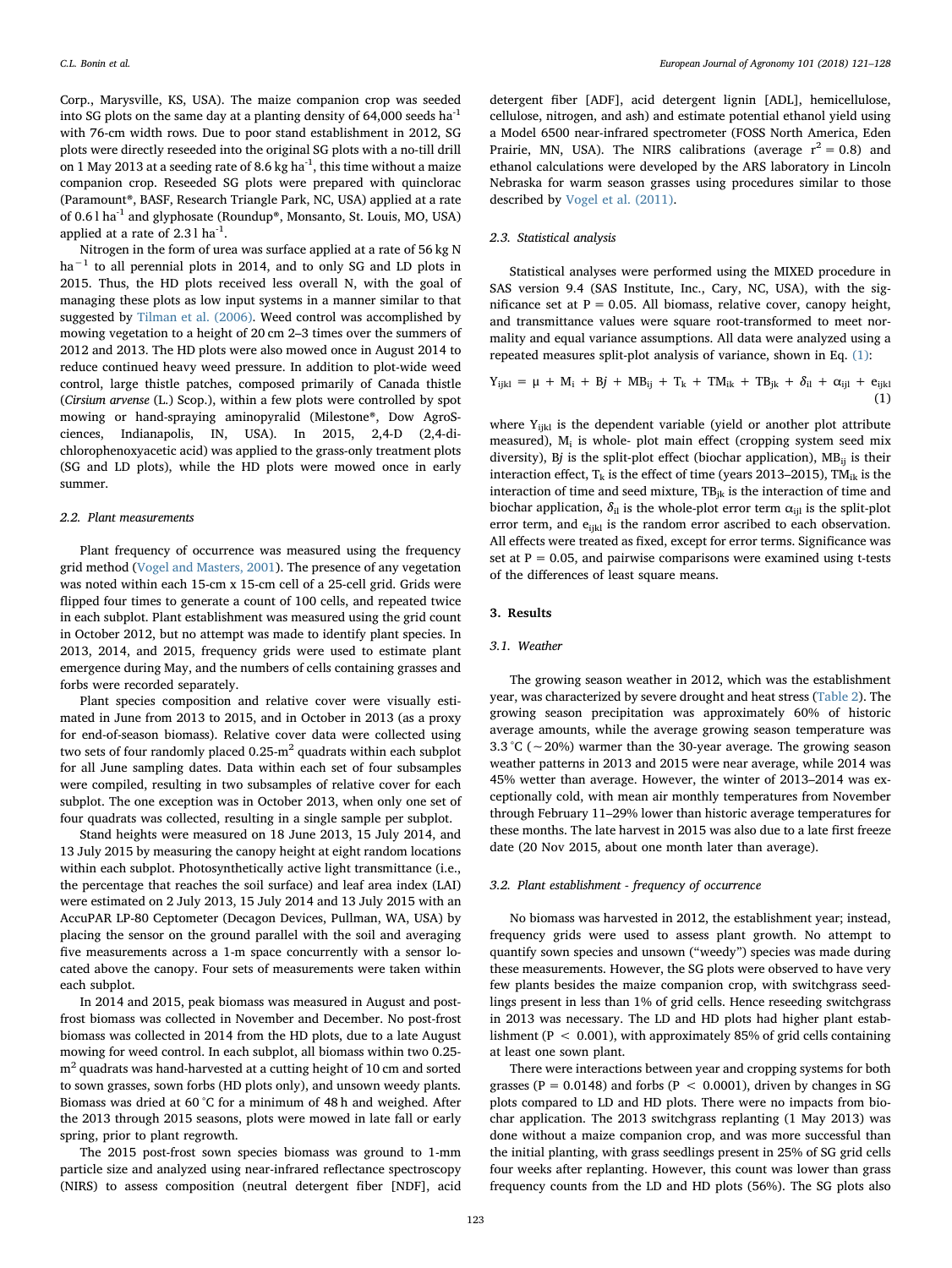#### <span id="page-3-0"></span>Table 2

Monthly average temperatures and total precipitation throughout the growing season during the experiment and the 30-year historic values at Armstrong Farm in Iowa.

|              | 2012                |                          | 2013                |              | 2014                |              | 2015                |              | 30-year Average |              |
|--------------|---------------------|--------------------------|---------------------|--------------|---------------------|--------------|---------------------|--------------|-----------------|--------------|
| Month        | Temp. $(^{\circ}C)$ | Precip. (mm)             | Temp. $(^{\circ}C)$ | Precip. (mm) | Temp. $(^{\circ}C)$ | Precip. (mm) | Temp. $(^{\circ}C)$ | Precip. (mm) | Temp. (°C)      | Precip. (mm) |
| Mar.         | 13.33               | 55.6                     | 2.06                | 36.8         | 0.39                | 20.1         | 4.71                | 12.7         | 2.61            | 55.1         |
| Apr.         | 13.67               | 25.9                     | 8.67                | 128.5        | 9.17                | 111.3        | 10.83               | 143.5        | 9.44            | 86.1         |
| May          | 20.28               | 61.2                     | 16.78               | 180.1        | 16.72               | 88.4         | 15.29               | 111.3        | 16.06           | 115.6        |
| June         | 24.06               | 113.8                    | 22.39               | 152.7        | 21.39               | 252.2        | 21.87               | 135.1        | 21.39           | 115.8        |
| July         | 27.94               | 0.0                      | 24.00               | 11.4         | 21.00               | 57.9         | 22.77               | 108.2        | 23.50           | 115.8        |
| Aug.         | 23.44               | 65.0                     | 23.39               | 32.5         | 22.44               | 281.2        | 20.86               | 145.8        | 22.11           | 98.6         |
| Sept.        | 18.28               | 41.4                     | 20.67               | 111.3        | 17.39               | 158.8        | 20.50               | 121.2        | 19.33           | 92.5         |
| Oct.         | 10.94               | 87.1                     | 10.50               | 126.2        | 11.61               | 114.8        | 12.48               | 33.3         | 10.89           | 61.5         |
| Average (°C) | 19.00               | $\overline{\phantom{0}}$ | 16.06               | -            | 15.00               | $-$          | 16.16               | -            | 15.67           | -            |
| Total (cm)   | -                   | 450.1                    | -                   | 779.5        | -                   | 1077.7       | -                   | 811.0        | -               | 740.9        |

contained fewer forbs than LD or HD plots in 2013.

In May 2014, SG plots had the highest grass count (62% of grid cells contained grass), with LD plots in the middle (50% of grid cells), and HD plots with the lowest (28% of grid cells). By May 2015, all three cropping systems had similar grass frequencies (an average of 91% of grid cells contained grasses) and forb frequencies (52%).

## 3.3. Species composition – relative cover

As plots established over the three years observed (stand years 2–4), sown species cover increased ( $P < 0.0001$ ; [Figs. 1 and 2;](#page-3-1) [Table 3](#page-4-0)a). Biochar application had no effect on the relative cover of sown grasses, forbs, or unsown weedy species in early summer. In contrast, cropping system seed diversity impacted both sown grass and weedy species cover (P < 0.0001 for both, [Table 3a](#page-4-0) & b). Sown forb cover in the HD plots also increased from 2013 to 2015 (not applicable to SG or LD, [Table 3c](#page-4-0)). Sown grass cover in SG plots, which initially was low (< 5% in 2013), increased to > 30% by 2015. Grass cover in LD and HD plots also increased, but the increases were slower than in SG plots. There was an interaction between cropping system and year (P < 0.0001) for grass cover, which was due the rapid increase in cover in the SG plots. The LD plots initially had significantly higher grass cover than the SG

<span id="page-3-1"></span>

Fig. 1. Relative cover in whole plots  $(n = 4)$  in late May-early June, divided into grasses, sown forbs (high diversity plots only), and weeds, from 2013 to 2015. Notes: Low switchgrass emergence and establishment in 2012 prompted reseeding in 2013. Relative cover may not sum to 100%, indicating bare ground.



Fig. 2. Total plant relative cover in whole plots ( $n = 4$ ) in late May-early June, partitioned into grasses, sown forbs (high diversity plots only), and weeds, from 2013 to 2015. Notes: Low switchgrass emergence and establishment in 2012 prompted reseeding in 2013. Total relative cover may not sum to 100%, indicating bare ground. Pair letters represent significant differences of least squared means ( $P < 0.05$ ) within a year across the three cropping systems, and lowercase letters represent significant differences within a cropping system across the three years.

and HD plots, but grass cover in SG plots increased to equal that found in LD plots by 2014 and 2015. Weed species cover also showed an interaction between cropping system and year ( $P < 0.0001$ ), as weed cover within the SG plots was low early (likely due to management practices for maize) but increased by 2015 to equal that in LD and HD plots.

Relative cover was also calculated in October 2013 as an alternative to post-frost plant biomass. The SG and LD plots had similar cover under sown grasses (24% of ground cover), while grass cover in HD plots was lower (3.5%,  $P = 0.0002$ ). By contrast, HD plots had the most weedy species cover ( $P = 0.0092$ ), while SG and LD plots had equivalent weedy species cover.

## 3.4. Stand characteristics – mid-season height and light interception

Stand characteristic measurements are presented in [Table 4](#page-4-1). Plant canopy height increased for all three cropping systems as the stands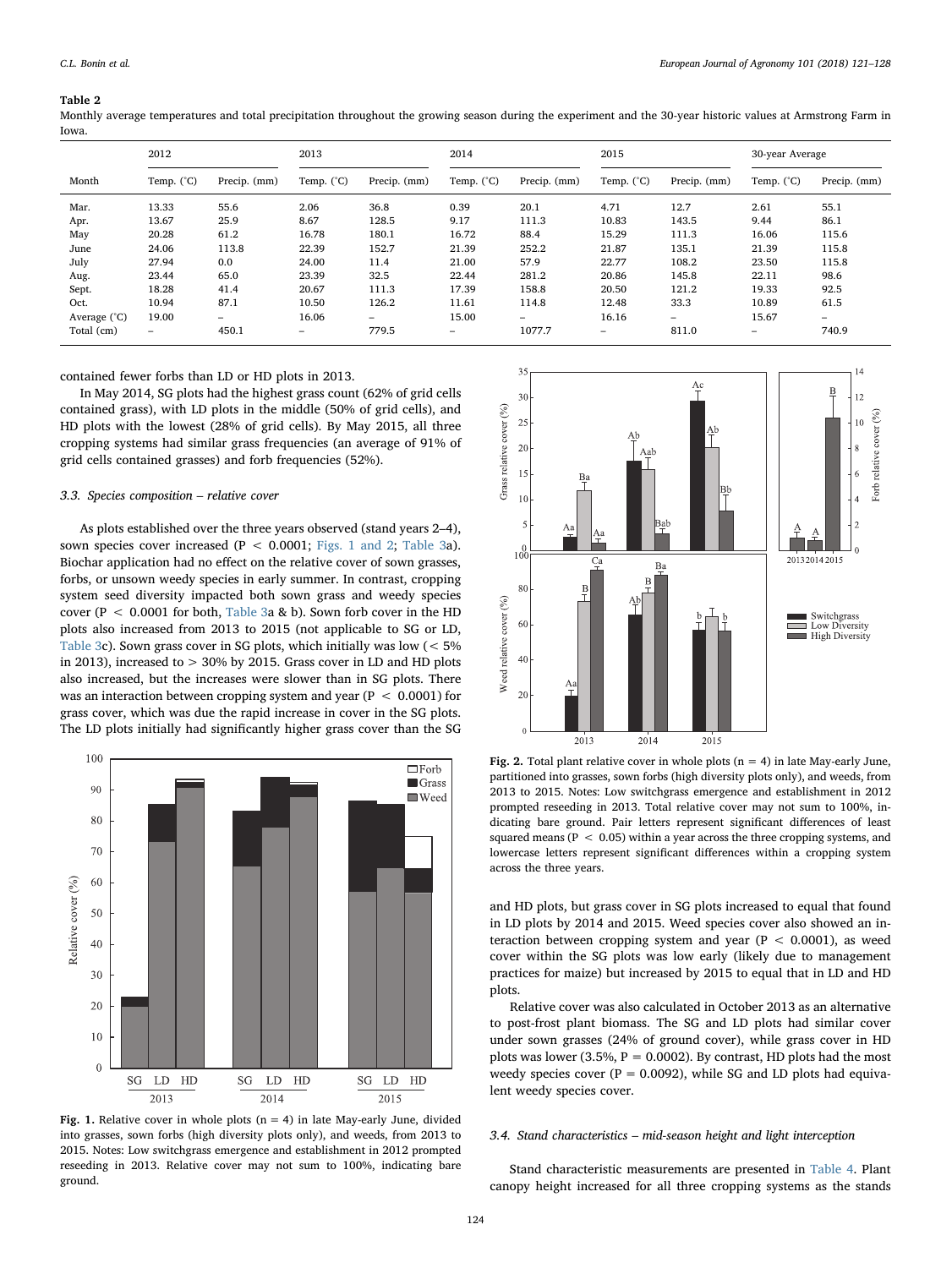#### <span id="page-4-0"></span>Table 3

Summary of ANOVA results of year, seed mixture, biochar application, and their interactions on the relative cover of a) sown grasses, b) unsown weedy species, and c) forbs (high diversity plots only).

| a) Grass           | Num DF         | Den DF | F Value | $Pr$ > F |
|--------------------|----------------|--------|---------|----------|
| Year               | $\overline{2}$ | 36     | 55.35   | < 0.0001 |
| Seed Mix           | $\overline{2}$ | 18     | 21.99   | < 0.0001 |
| Year*Seed Mix      | 4              | 36     | 9.65    | < 0.0001 |
| Biochar            | 1              | 36     | 0.75    | 0.6312   |
| Year*Biochar       | $\overline{2}$ | 36     | 2.14    | 0.1340   |
| Seed Mix*Biochar   | $\overline{2}$ | 36     | 0.2     | 0.6312   |
| b) Unsown          | Num DF         | Den DF | F Value | $Pr$ > F |
| Year               | 2              | 36     | 20.96   | < 0.0001 |
| Seed Mix           | 2              | 18     | 46.62   | < 0.0001 |
| Year*Seed Mix      | 4              | 36     | 30.32   | < 0.0001 |
| Biochar            | 1              | 36     | 3.2     | 0.0898   |
| Year*Biochar       | $\overline{2}$ | 36     | 0.22    | 0.7955   |
| Seed Mix*Biochar   | $\overline{2}$ | 36     | 0.82    | 0.4296   |
| c) Forbs (HD only) | Num DF         | Den DF | F Value | $Pr$ > F |
| Year               | $\overline{2}$ | 12     | 30.52   | < 0.0001 |
| Biochar            | 1              | 12     | 0.14    | 0.7358   |
| Year*Biochar       | $\overline{2}$ | 12     | 1.25    | 0.3220   |
|                    |                |        |         |          |

#### <span id="page-4-1"></span>Table 4

Mid-season (July) canopy height, light transmission (T), and leaf area index (LAI) for each cropping system and year. There was no effect of biochar application on canopy height. Capital letters represent significant differences within a year across the three cropping systems, and lowercase letters represent significant differences within a cropping system across the three years. Values are the sample mean  $\pm$  one standard error; n = 4. SG: switchgrass monocultures; LD: low diversity grass mixture; HD: high diversity grass and forb mixture.

| Year | Cropping<br>System | Height (cm)         | T(%)               | <b>LAI</b>        |
|------|--------------------|---------------------|--------------------|-------------------|
| 2013 | SG                 | $1661 + 095$ Aa     | $48.25 + 0.20$ Rh  | $1.68 + 0.04$ Aa  |
|      | LD.                | $39.29 + 2.88$ Ba   | $24.13 + 0.28$ Ac  | $3.48 + 0.03$ Ba  |
|      | HD                 | $32.35 + 2.52$ ABa  | $21.38 + 0.44$ Ab  | $3.73 + 0.04$ Ba  |
| 2014 | SG                 | $135.53 + 4.49$ Aab | $8.59 + 0.41$ Aa   | $5.19 + 0.02$ Ac  |
|      | LD.                | $122.03 + 4.85$ Ac  | $6.84 + 0.38$ Aa   | $5.79 + 0.01$ Ab  |
|      | HD                 | $112.63 + 9.02$ Ac  | $6.61 + 0.39$ Aa   | $5.49 + 0.01$ Ab  |
| 2015 | SG                 | $146.77 + 2.26$ Cb  | $10.21 + 0.27$ Aa  | $4.29 + 0.02$ Bb  |
|      | LD.                | $91.77 + 2.49$ Bh   | $13.88 + 0.30$ ABb | $3.72 + 0.01$ ABa |
|      | HD                 | $74.16 + 5.34$ Ab   | $18.18 + 0.25$ Bb  | $2.94 + 0.02$ Aa  |

became older ( $P < 0.0001$ ), but leveled out by the second year. This is reflected in an interaction between cropping system and year (P < 0.0001), driven by a slight decrease in canopy heights of LD and HD plots from 2014 to 2015, while the SG canopy height remained approximately the same during these two years. Similar to grass relative cover, SG canopy height was the shortest of the three cropping systems in 2013 (16.6 cm), but was the tallest in 2015 (147 cm). There was no effect of biochar application on canopy height.

Light transmittance through the canopy decreased as stands aged and canopies closed ( $P < 0.0001$ ). While all treatments had less light penetrating the canopy in mature than juvenile stands, there was again an interaction between cropping system and year, with juvenile SG plots having the highest transmittance (48%) in 2013, but the lowest transmittance by the time they matured in 2015. Biochar application also decreased transmittance by approximately  $9\%$  (P = 0.0397).

Similar to light transmittance, LAI was also affected by year (P < 0.0001) and the cropping system by year interaction (P = < 0.0001). The SG plot LAI was lower than LD and HD plot LAI in 2013, while all three cropping systems had similar LAI in 2014. In 2015, LAI was the largest in the SG plots and smallest in the HD plots. LAI was also affected by biochar application, and biochar subplots had a larger LAI (4.8 vs. 3.7;  $P = 0.0162$ ).

<span id="page-4-2"></span>

Fig. 3. Peak biomass (dry weight) for each cropping system in whole plots  $(n = 4)$  in mid-August, divided into grasses, forbs (high diversity plots only), and weeds, for 2014 and 2015. Capital letters represent significant differences of least squared means ( $P \le 0.05$ ) within a year across the three cropping systems, and lowercase letters represent significant differences between 2014 and 2015.

<span id="page-4-3"></span>

Fig. 4. Peak biomass total yields (dry weight) for 2014 and 2015 for each cropping system in whole plots  $(n = 4)$ .

## 3.5. Biomass

### 3.5.1. Peak biomass

Sown species peak biomass increased for all three cropping systems between 2014 and 2015 [\(Figs. 3 and 4;](#page-4-2) P < 0.0001). Estimated amounts were lowest in HD plots and highest in SG plots ( $P < 0.0001$ ), with no effects due to biochar application. In the HD plots, the majority of the sown species biomass gain was due to an increase in sown forb biomass, which went from 0.13 Mg ha<sup>-1</sup> to 1.95 Mg ha<sup>-1</sup>. Weedy species biomass decreased during the same period (P  $<$  0.0001), particularly within SG and LD plots, which received a 2,4-D application in the spring of 2015 ( $P = 0.0004$ ). Total biomass (sown plus weedy species) was only affected by cropping system, with SG plots containing 40% more total biomass than HD and LD plots [\(Fig. 4](#page-4-3),  $P = 0.0133$ ).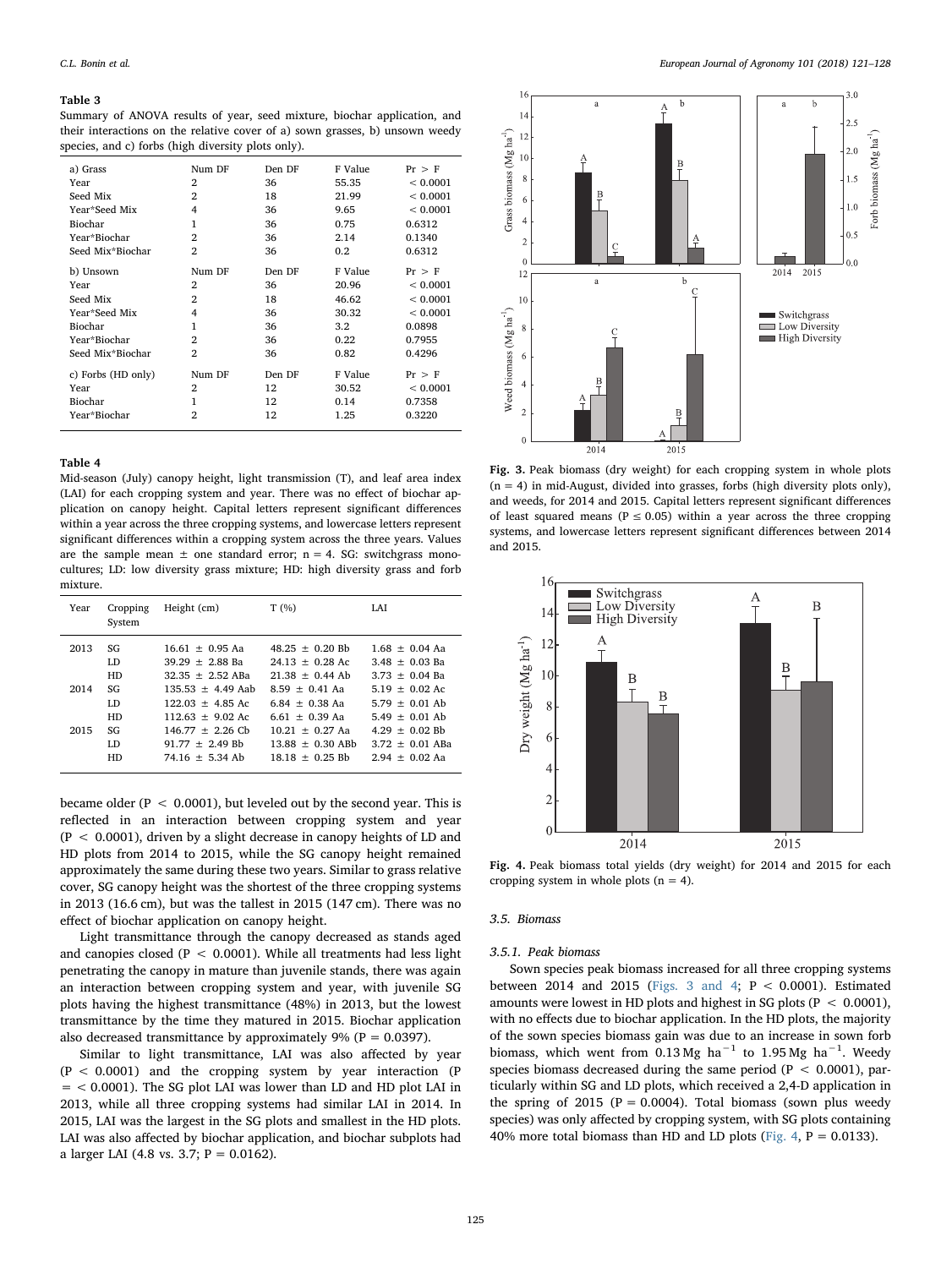<span id="page-5-0"></span>

Fig. 5. Post-frost yields (dry weight) for 2015 for each cropping system and by biochar treatment.

## 3.5.2. Post-frost biomass

The post-frost biomass estimates followed similar trends to those for peak biomass. Between 2014 and 2015, sown plant yields increased by  $36\%$  (P = 0.0084), weedy species biomass decreased by  $85\%$ (P < 0.0001), and SG plots yielded 38% more sown biomass  $(P = 0.0157)$  and 14% less weedy species biomass  $(P = 0.0007)$  than LD plots. There was also an interaction between cropping system and biochar for total biomass ( $P = 0.0492$ ), where the biochar application increased total biomass within LD plots but not in SG plots.

In 2015 [\(Fig. 5\)](#page-5-0), HD plots had the lowest estimated total biomass  $(3.9 \text{ Mg ha}^{-1}, P = 0.0004)$  and sown biomass (P < 0.0001), while SG plots had three times more total biomass (12.0 Mg ha $^{-1}$ ) and six times more sown biomass. Yields from LD plots were intermediate, with a total biomass of 8.7 Mg ha $^{-1}$ . SG plots also had the least amount of weedy species biomass ( $P < 0.0001$ ).

Analysis of post-frost sown species biomass composition in 2015 revealed that biochar application had no effect on any components measured, while cropping system had significant impacts on three variables ([Table 5](#page-5-1)). When compared to biomass from SG and LD plots, the HD plots had lower neutral detergent fiber and hemicellulose contents, but higher ash content ( $P < 0.05$  for all three variables). Additionally, compared with SG, plants in the LD plots had significantly less ash. While there were some differences in cell wall component proportions among the three cropping systems, the potential ethanol production for all three was not significantly different and averaged 47.6 ml of ethanol kg<sup> $-1$ </sup> of dry biomass ([Table 5\)](#page-5-1).

#### 4. Discussion

Cropping system had a consistent effect on nearly every variable measured. In contrast to some plant research ([Hector et al., 1999](#page-6-21); [Tilman et al., 2001\)](#page-7-12), the HD cropping system plots in the current

experiment did not outperform the less diverse cropping systems (SG and LD). As discussed by [Dickson and Gross \(2015\)](#page-6-7) and [Von Cossel and](#page-7-6) [Lewandowski \(2016\)](#page-7-6), realistic seeding rates and challenges in weed control can obscure the purported benefits of diverse plantings, especially during the establishment period. In our experiment, while the switchgrass (SG) monocultures experienced a poor initial establishment year, resown plots exceeded sown biomass production in LD and HD plots within three seasons of the initial planting date. While the percent ground cover was higher in HD plots than SG plots, most of this increase was due to weedy species, demonstrating the difficulties in maintaining large-scale diverse plantings at low weed levels. In our study, broadleaf weeds were abundant in all plots but were easily controlled via herbicides in grass-only cropping systems (SG and LD). Furthermore, our results also demonstrate higher overall quality of biomass (lower ash and higher hemicellulose and neutral detergent fiber contents) harvested from the SG and LD plots relative to biomass harvested from the HD plots, traits which are desirable for bioenergy production. Our research suggests that biofuel agroecosystems may be best established by planting just a few high-performing species, rather than a diverse mixture of native prairie species.

## 4.1. Monocultures vs. polycultures

A well-managed monoculture cropping system of a productive biomass variety such as 'Liberty' switchgrass may ultimately yield more biomass once stands are mature, but monocultures are also at increased risk for stand failure, as occurred initially in this experiment, and generally provide fewer ecosystem services [\(Hector and Bagchi, 2007](#page-6-22); [Gamfeldt et al., 2008\)](#page-6-23). Perennial grass crops typically require several years to reach full biomass production and typically do not produce a harvestable crop during the establishment year. One method to reduce the economic risk of growing switchgrass is to plant maize as a companion crop during the establishment year ([Hintz et al., 1998](#page-6-18); [Anderson](#page-6-24) [et al., 2016](#page-6-24)). However, under the severe drought conditions that prevailed in 2012, the maize companion crop apparently outcompeted the emerging switchgrass for moisture, causing substantial seedling mortality. Our results demonstrate that planting a cash crop companion during the switchgrass establishment year may provide additional income but also brings additional risk in dry years.

Diverse cropping systems carry their own benefits and risks. Cropping systems with higher species diversity may be able to withstand extreme weather events (e.g., drought) due to a "portfolio effect," where the poor performance of some species is balanced by the improved performance of others ([Lehman and Tilman, 2000](#page-6-25); [Isbell et al.,](#page-6-2) [2015\)](#page-6-2). Thus, incorporating some diversity in bioenergy cropping systems may provide early stand benefits such as more rapid ground cover and reductions in weedy species abundances. However, increasing plant diversity also can create challenges in weed control; for example we found high weed pressure in the most diverse mixture (HD) may have reduced sown species abundances and biomass. In addition, weed control in the HD plots could only be accomplished through repeated mowing, which may alter community composition and stand

## <span id="page-5-1"></span>Table 5

Post-frost biomass composition of sown species collected from the three cropping systems in 2015. Capital letters represent a significant difference across the three cropping systems for a given variable; no letter indicates no difference. SG: switchgrass monocultures; LD: low diversity grass mixture; HD: high diversity grass and forb mixture.

| Cropping System | NDF <sup>2</sup><br>$g kg^{-1}$ | ADF <sup>D</sup> | ADL <sup>c</sup> | Hemicellulose | Cellulose | Nitrogen | Ash    | Ethanol<br>mL $kg^{-1}$ |
|-----------------|---------------------------------|------------------|------------------|---------------|-----------|----------|--------|-------------------------|
| SG              | 872.5 A                         | 531.8            | 76.6             | 340.7 B       | 455.3 B   | 2.5      | 30.6 B | 43.8                    |
| LD              | 845.9 A                         | 521.1            | 64.3             | 324.8 B       | 456.8 B   | 2.0      | 13.4 A | 50.8                    |
| HD              | 764.3 B                         | 515.2            | 86.4             | 249.1 A       | 428.8 A   | 3.6      | 43.1 C | 48.2                    |

<span id="page-5-2"></span>Neutral detergent fiber.

<span id="page-5-3"></span>**b** Acid detergent fiber.

<span id="page-5-4"></span><sup>c</sup> Acid detergent lignin.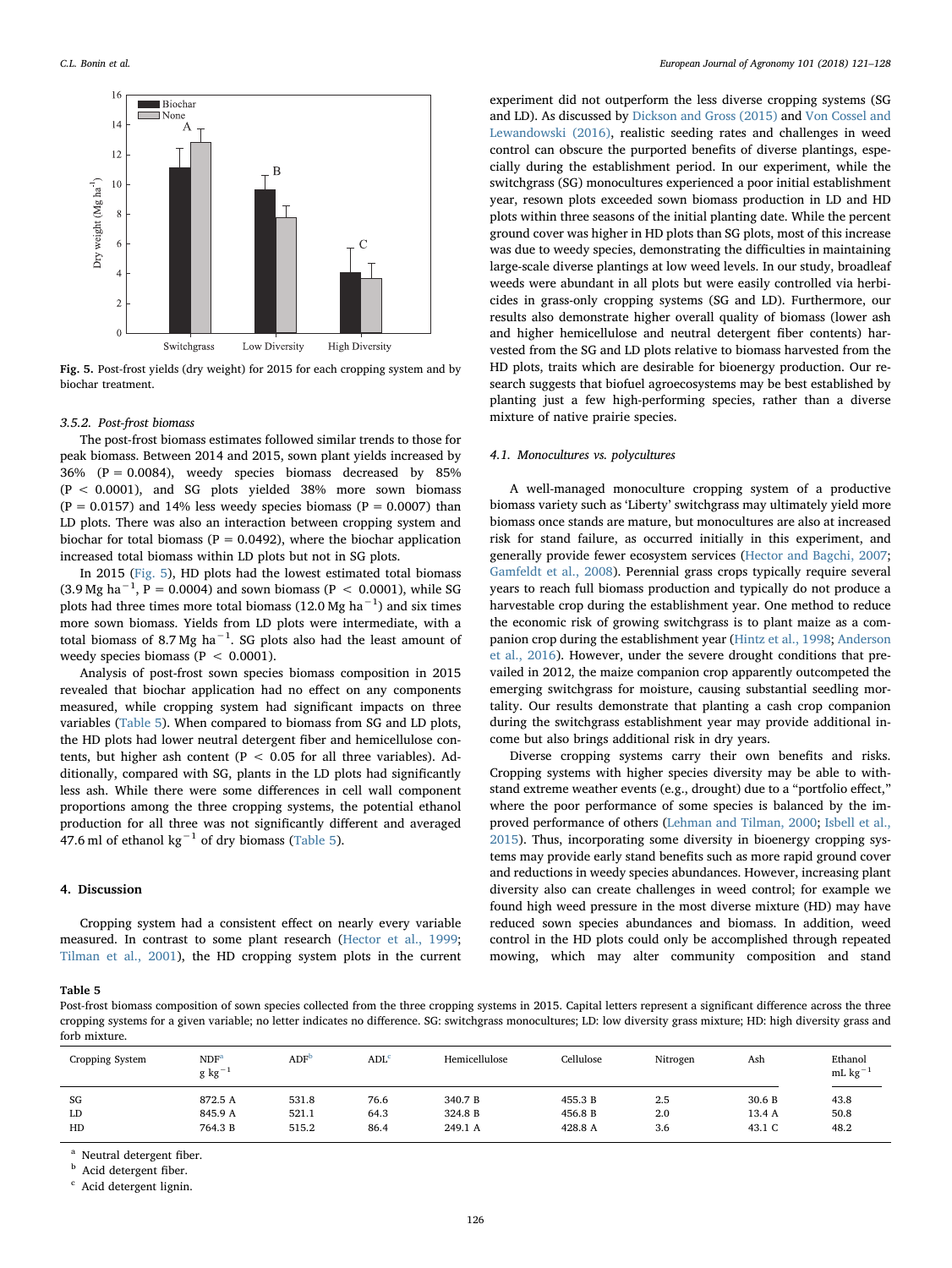characteristics such as height, light transmittance, and LAI, in a manner that is distinct from weed control through broadleaf herbicide application.

## 4.2. Limited effects of biochar

Biochar had no consistent effects on plant community composition, height, or biomass yields, generally agreeing with a meta-analysis that examines biochar effects on perennial species ([Biederman and Harpole,](#page-6-14) [2013\)](#page-6-14). Although plant community composition was not measured during the establishment year in this study, biochar may have had an impact on plant emergence or other characteristics in the establishment year. [Allaire et al. \(2015\)](#page-6-26) found that switchgrass yields increased by up to 10% with biochar application during establishment in a dry summer, hypothesizing that biochar increased soil moisture levels. If the plant communities were challenged by drought after the establishment year, it is conceivable that biochar might affect community composition and/ or biomass production. Thus, it is possible that in our study, no consistent biochar effect was observed from 2013 to 2015 because good soils with adequate fertilizer and rainfall meant that neither fertility nor water limited plant growth, creating relatively low-stress growth conditions upon which biochar could not significantly improve.

While generating only minimal aboveground changes, biochar application may still have positive belowground influences on characteristics such as soil organic carbon, soil nitrogen, and soil moisture retention, even in fertile Midwestern US soils ([Laird et al., 2010](#page-6-27)) similar to those present in the current experiment. Indeed, biochar increased soil C in all cropping systems, and tended to increase soil moisture both during in 2014 and in parallel laboratory incubations using soils collected from the same location as the current study [\(Fidel, 2015](#page-6-28)). Furthermore, biochar significantly reduced  $N_2O$  emissions from continuous corn cropping systems and also slightly reduced N<sub>2</sub>O emitted from SG plots located at the same field site studied here, implying potential reductions in system N losses ([Fidel, 2015\)](#page-6-28). Thus, while the biochar impacts on bioenergy cropping system performance indicators examined within this paper were non-significant, biochar application may have additional benefits worth consideration.

## 4.3. Implications for native bioenergy cropping systems

Our results suggest that careful selection of highly productive seed mixtures for biomass cropping system is critical for the establishment of plant communities and optimization of biomass production during the first four years of stand establishment. Results specifically highlighted a trade-off that managers should consider when choosing cropping system seed mixes: switchgrass monocultures can provide higher biomass yields under ideal conditions  $\geq 4$  years after establishment, whereas native grass polycultures are likely to be more resilient to stressors. In addition, establishing native perennial cropping systems can increase overall landscape diversity and provide more ecosystem services compared to a landscape dominated by maize ([Landis et al.,](#page-6-29) [2008;](#page-6-29) [Werling et al., 2014\)](#page-7-1). Based on this experiment, one to three high-performing grass species may balance establishment success, yields, biomass composition, and ease of management for plant communities managed as biomass crops. More research is needed to assess the efficacy of other polycultures and to determine how cropping system diversity and biochar application can be optimized for specific climates and soils.

## Acknowledgements

This research was supported by Agriculture and Food Research Initiative Competitive Grant No. 2011-68005-30411 from the USDA National Institute of Food and Agriculture, by the USDA National Institute of Food and Agriculture Hatch project 1008969, and by the Iowa State University Department of Agronomy.

## Appendix A. Supplementary data

Supplementary material related to this article can be found, in the online version, at doi:<https://doi.org/10.1016/j.eja.2018.08.009>.

#### References

- <span id="page-6-16"></span>[Adams, M., Benjamin, T., Emery, N., Brouder, S., Gibson, K.D., 2013. The e](http://refhub.elsevier.com/S1161-0301(18)30472-6/sbref0005)ffect of biochar [on native and invasive prairie plant species. Invasive Plant Sci. Manag. 6, 197](http://refhub.elsevier.com/S1161-0301(18)30472-6/sbref0005)–207.
- <span id="page-6-6"></span>[Adler, P.R., Sanderson, M.A., Weimer, P.J., Vogel, K.P., 2009. Plant species composition](http://refhub.elsevier.com/S1161-0301(18)30472-6/sbref0010) [and biofuel yields of conservation grasslands. Ecol. Appl. 19, 2202](http://refhub.elsevier.com/S1161-0301(18)30472-6/sbref0010)–2209.
- <span id="page-6-26"></span>[Allaire, S.E., Baril, B., Vanasse, A., Lange, S.F., MacKay, J., Smith, D.L., 2015. Carbon](http://refhub.elsevier.com/S1161-0301(18)30472-6/sbref0015) [dynamics in a biochar-amended loamy soil under switchgrass. Can. J. Soil Sci. 95,](http://refhub.elsevier.com/S1161-0301(18)30472-6/sbref0015) 1–[13.](http://refhub.elsevier.com/S1161-0301(18)30472-6/sbref0015)
- <span id="page-6-24"></span>[Anderson, E.K., Bollero, G.A., Maughan, M.W., Parrish, A.S., Voigt, T.B., Lee, D., 2016.](http://refhub.elsevier.com/S1161-0301(18)30472-6/sbref0020) [Establishing switchgrass with a corn companion crop to improve economic pro](http://refhub.elsevier.com/S1161-0301(18)30472-6/sbref0020)fit[ability. Agron. J. 108, 1](http://refhub.elsevier.com/S1161-0301(18)30472-6/sbref0020)–8.
- <span id="page-6-14"></span>[Biederman, L.A., Harpole, W.S., 2013. Biochar and its e](http://refhub.elsevier.com/S1161-0301(18)30472-6/sbref0025)ffects on plant productivity and [nutrient cycling: a meta-analysis. Glob. Change Biol. Bioenergy 5, 202](http://refhub.elsevier.com/S1161-0301(18)30472-6/sbref0025)–214.
- <span id="page-6-17"></span>[Biederman, L.A., Phelps, J., Ross, B.J., Polzin, M., Harpole, W.S., 2017. Biochar and](http://refhub.elsevier.com/S1161-0301(18)30472-6/sbref0030) [manure alter few aspects of prairie development: a](http://refhub.elsevier.com/S1161-0301(18)30472-6/sbref0030) field test. Agric. Ecosyst. Environ. [236, 78](http://refhub.elsevier.com/S1161-0301(18)30472-6/sbref0030)–87.
- <span id="page-6-9"></span>Bonin, C.L., Tracy, B.F., 2012. Diversity infl[uences forage yield and stability in perennial](http://refhub.elsevier.com/S1161-0301(18)30472-6/sbref0035) [prairie plant mixtures. Agric. Ecosyst. Environ. 162, 1](http://refhub.elsevier.com/S1161-0301(18)30472-6/sbref0035)–7.
- <span id="page-6-5"></span>[Bonin, C.L., Lal, R., Tracy, B.F., 2014. Evaluation of perennial warm-season grass mix](http://refhub.elsevier.com/S1161-0301(18)30472-6/sbref0040)[tures managed for grazing or biomass production. Crop Sci. 54, 2373](http://refhub.elsevier.com/S1161-0301(18)30472-6/sbref0040)–2385.
- <span id="page-6-8"></span>[DeHaan, L., Weisberg, S., Tilman, D., Fornara, D., 2010. Agricultural and biofuel im](http://refhub.elsevier.com/S1161-0301(18)30472-6/sbref0045)[plications of a species diversity experiment with native perennial grassland plants.](http://refhub.elsevier.com/S1161-0301(18)30472-6/sbref0045) [Agric. Ecosyst. Environ. 137, 33](http://refhub.elsevier.com/S1161-0301(18)30472-6/sbref0045)–38.
- <span id="page-6-7"></span>[Dickson, T.L., Gross, K.L., 2015. Can the results of biodiversity-ecosystem productivity](http://refhub.elsevier.com/S1161-0301(18)30472-6/sbref0050) [studies be translated to bioenergy production? PLoS One 10, e0135253](http://refhub.elsevier.com/S1161-0301(18)30472-6/sbref0050).
- <span id="page-6-15"></span>Edmunds, C.W., 2012. The Eff[ects of Biochar Amendment to Soil on Bioenergy Crop Yield](http://refhub.elsevier.com/S1161-0301(18)30472-6/sbref0055) and Biomass Composition. Master'[s Thesis. University of Tennessee, Knoxville, TN](http://refhub.elsevier.com/S1161-0301(18)30472-6/sbref0055).
- <span id="page-6-4"></span>[Fargione, J.E., Tilman, D., 2005. Diversity decreases invasion via both sampling and](http://refhub.elsevier.com/S1161-0301(18)30472-6/sbref0060) complementarity eff[ects. Ecol. Lett. 8, 604](http://refhub.elsevier.com/S1161-0301(18)30472-6/sbref0060)–611.
- <span id="page-6-28"></span>Fidel, R.B., 2015. Biochar Properties and Impact on Soil CO<sub>2</sub> and N<sub>2</sub>O Emissions. Doctoral [Dissertation. Iowa State University, Department of Agronomy.](http://refhub.elsevier.com/S1161-0301(18)30472-6/sbref0065)
- <span id="page-6-19"></span>Fidel, R.B., Laird, D.A., Parkin, T.B., 2017a. Impact of six lignocellulosic biochars on C and N dynamics of two contrasting soils. GCB Bioenergy 9, 1279–1291. [https://doi.](https://doi.org/10.1111/gcbb.12414) [org/10.1111/gcbb.12414.](https://doi.org/10.1111/gcbb.12414)
- <span id="page-6-20"></span>[Fidel, R.B., Laird, D.A., Thompson, M.L., Lawrinenko, M., 2017b. Characterization and](http://refhub.elsevier.com/S1161-0301(18)30472-6/sbref0075) quantifi[cation of biochar alkalinity. Chemosphere 167, 367](http://refhub.elsevier.com/S1161-0301(18)30472-6/sbref0075)–373.
- <span id="page-6-23"></span>[Gamfeldt, L., Hillebrand, H., Jonsson, P.R., 2008. Multiple functions increase the im](http://refhub.elsevier.com/S1161-0301(18)30472-6/sbref0080)[portance of biodiversity for overall ecosystem functioning. Ecology 89, 1223](http://refhub.elsevier.com/S1161-0301(18)30472-6/sbref0080)–1231.
- <span id="page-6-22"></span>[Hector, A., Bagchi, R., 2007. Biodiversity and ecosystem multifunctionality. Nature 448,](http://refhub.elsevier.com/S1161-0301(18)30472-6/sbref0085) 188–[190](http://refhub.elsevier.com/S1161-0301(18)30472-6/sbref0085).
- <span id="page-6-21"></span>[Hector, A., Schmid, B., Beierkuhnlein, C., Caldeira, M., Diemer, M., Dimitrakopoulos, P.,](http://refhub.elsevier.com/S1161-0301(18)30472-6/sbref0090) [Finn, J., Freitas, H., Giller, P., Good, J., 1999. Plant diversity and productivity ex](http://refhub.elsevier.com/S1161-0301(18)30472-6/sbref0090)[periments in European grasslands. Science 286, 1123](http://refhub.elsevier.com/S1161-0301(18)30472-6/sbref0090)–1127.
- <span id="page-6-18"></span>[Hintz, R.L., Harmoney, K.R., Moore, K.J., George, J.R., Brummer, E.C., 1998.](http://refhub.elsevier.com/S1161-0301(18)30472-6/sbref0095) [Establishment of switchgrass and big bluestem in corn with atrazine. Agron. J. 90,](http://refhub.elsevier.com/S1161-0301(18)30472-6/sbref0095) 591–[596](http://refhub.elsevier.com/S1161-0301(18)30472-6/sbref0095).
- <span id="page-6-12"></span>[Ippolito, J.A., Laird, D.A., Busscher, W.J., 2012. Environmental bene](http://refhub.elsevier.com/S1161-0301(18)30472-6/sbref0100)fits of biochar. J. [Environ. Qual. 41, 967](http://refhub.elsevier.com/S1161-0301(18)30472-6/sbref0100)–972.
- <span id="page-6-2"></span>[Isbell, F., Craven, D., Connolly, J., Loreau, M., Schmid, B., Beierkuhnlein, C., Bezemer,](http://refhub.elsevier.com/S1161-0301(18)30472-6/sbref0105) [T.M., Bonin, C., Bruelheide, H., De Luca, E., Ebeling, A., Gri](http://refhub.elsevier.com/S1161-0301(18)30472-6/sbref0105)ffin, J.N., Guo, Q.,
- [Hautier, Y., Hector, A., Jentsch, A., Kreyling, J., Lanta, V., Manning, P., Meyer, S.T.,](http://refhub.elsevier.com/S1161-0301(18)30472-6/sbref0105) [Mori, A.S., Naeem, S., Niklaus, P.A., Polley, H.W., Reich, P.B., Roscher, C., Seabloom,](http://refhub.elsevier.com/S1161-0301(18)30472-6/sbref0105) [E.W., Smith, M.D., Thakur, M.P., Tilman, D., Tracy, B.F., van der Putten, W.H., van](http://refhub.elsevier.com/S1161-0301(18)30472-6/sbref0105) [Ruijven, J., Weigelt, A., Weisser, W.W., Wilsey, B., Eisenhauer, N., 2015. Biodiversity](http://refhub.elsevier.com/S1161-0301(18)30472-6/sbref0105) [increases the resistance of ecosystem productivity to climate extremes. Nature 526,](http://refhub.elsevier.com/S1161-0301(18)30472-6/sbref0105) 574–[577](http://refhub.elsevier.com/S1161-0301(18)30472-6/sbref0105).
- <span id="page-6-13"></span>Jeff[ery, S., Verheijen, F.G.A., Bastos, A.C., 2011. A quantitative review of the e](http://refhub.elsevier.com/S1161-0301(18)30472-6/sbref0110)ffects of [biochar application to soils on crop productivity using meta-analysis. Agric. Ecosyst.](http://refhub.elsevier.com/S1161-0301(18)30472-6/sbref0110) [Environ. 144, 175](http://refhub.elsevier.com/S1161-0301(18)30472-6/sbref0110)–187.
- <span id="page-6-11"></span>[Laird, D.A., 2008. The Charcoal Vision: a win](http://refhub.elsevier.com/S1161-0301(18)30472-6/sbref0115)–win–win scenario for simultaneously [producing bioenergy, permanently sequestering carbon, while improving soil and](http://refhub.elsevier.com/S1161-0301(18)30472-6/sbref0115) [water quality. Agron. J. 100 \(1\), 178](http://refhub.elsevier.com/S1161-0301(18)30472-6/sbref0115).
- <span id="page-6-27"></span>[Laird, D.A., Fleming, P., Davis, D.D., Horton, R., Wang, B., Karlen, D.L., 2010. Impact of](http://refhub.elsevier.com/S1161-0301(18)30472-6/sbref0120) [biochar amendments on the quality of a typical Midwestern agricultural soil.](http://refhub.elsevier.com/S1161-0301(18)30472-6/sbref0120) [Geoderma 158, 443](http://refhub.elsevier.com/S1161-0301(18)30472-6/sbref0120)–449.
- <span id="page-6-29"></span>[Landis, D.A., Gardiner, M.M., van der Werf, W., Swinton, S.M., 2008. Increasing corn for](http://refhub.elsevier.com/S1161-0301(18)30472-6/sbref0125) [biofuel production reduces biocontrol services in agricultural landscapes. Proc. Natl.](http://refhub.elsevier.com/S1161-0301(18)30472-6/sbref0125) [Acad. Sci. U. S. A. 105, 20552](http://refhub.elsevier.com/S1161-0301(18)30472-6/sbref0125)–20557.
- <span id="page-6-25"></span>[Lehman, C.L., Tilman, D., 2000. Biodiversity, stability, and productivity in competitive](http://refhub.elsevier.com/S1161-0301(18)30472-6/sbref0130) [communities. Am. Nat. 156, 534](http://refhub.elsevier.com/S1161-0301(18)30472-6/sbref0130)–552.
- <span id="page-6-10"></span>[Lehmann, J., 2007. A handful of carbon. Nature 447, 143](http://refhub.elsevier.com/S1161-0301(18)30472-6/sbref0135)–144.
- <span id="page-6-0"></span>[Lewandowski, I., Scurlock, J.M., Lindvall, E., Christou, M., 2003. The development and](http://refhub.elsevier.com/S1161-0301(18)30472-6/sbref0140) [current status of perennial rhizomatous grasses as energy crops in the US and Europe.](http://refhub.elsevier.com/S1161-0301(18)30472-6/sbref0140) [Biomass Bioenergy 25, 335](http://refhub.elsevier.com/S1161-0301(18)30472-6/sbref0140)–361.
- <span id="page-6-3"></span>McLaughlin, [S.B., Kszos, L.A., 2005. Development of switchgrass \(](http://refhub.elsevier.com/S1161-0301(18)30472-6/sbref0145)Panicum virgatum) as a [bioenergy feedstock in the United States. Biomass Bioenergy 28, 515](http://refhub.elsevier.com/S1161-0301(18)30472-6/sbref0145)–535.
- <span id="page-6-1"></span>[Parrish, D.J., Fike, J.H., 2005. The biology and agronomy of switchgrass for biofuels. Crit.](http://refhub.elsevier.com/S1161-0301(18)30472-6/sbref0150) [Rev. Plant Sci. 24, 423](http://refhub.elsevier.com/S1161-0301(18)30472-6/sbref0150)–459.